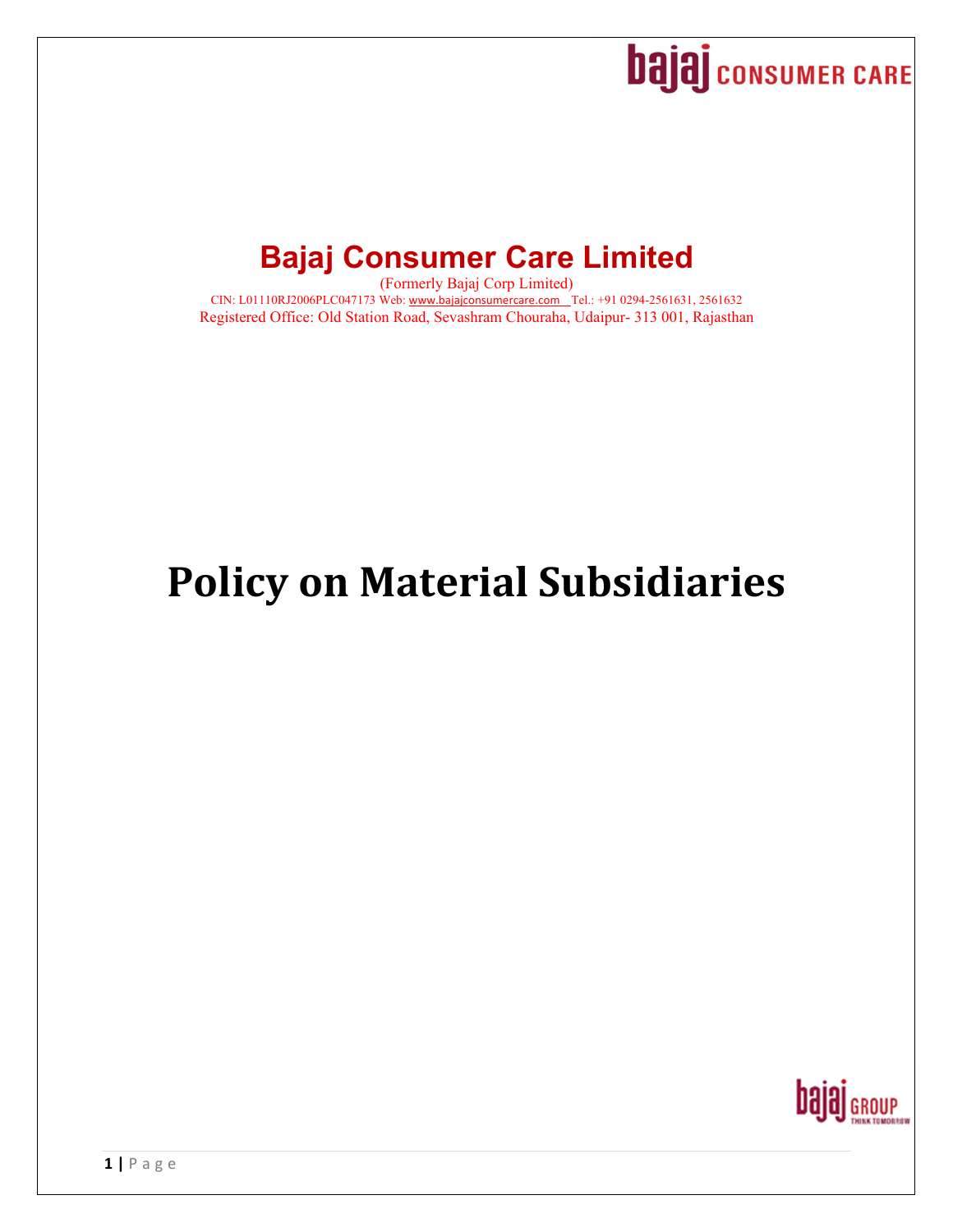## **Contents**

| 2. |  |
|----|--|
| 3. |  |
|    |  |
| 5. |  |
| 6. |  |
| 7. |  |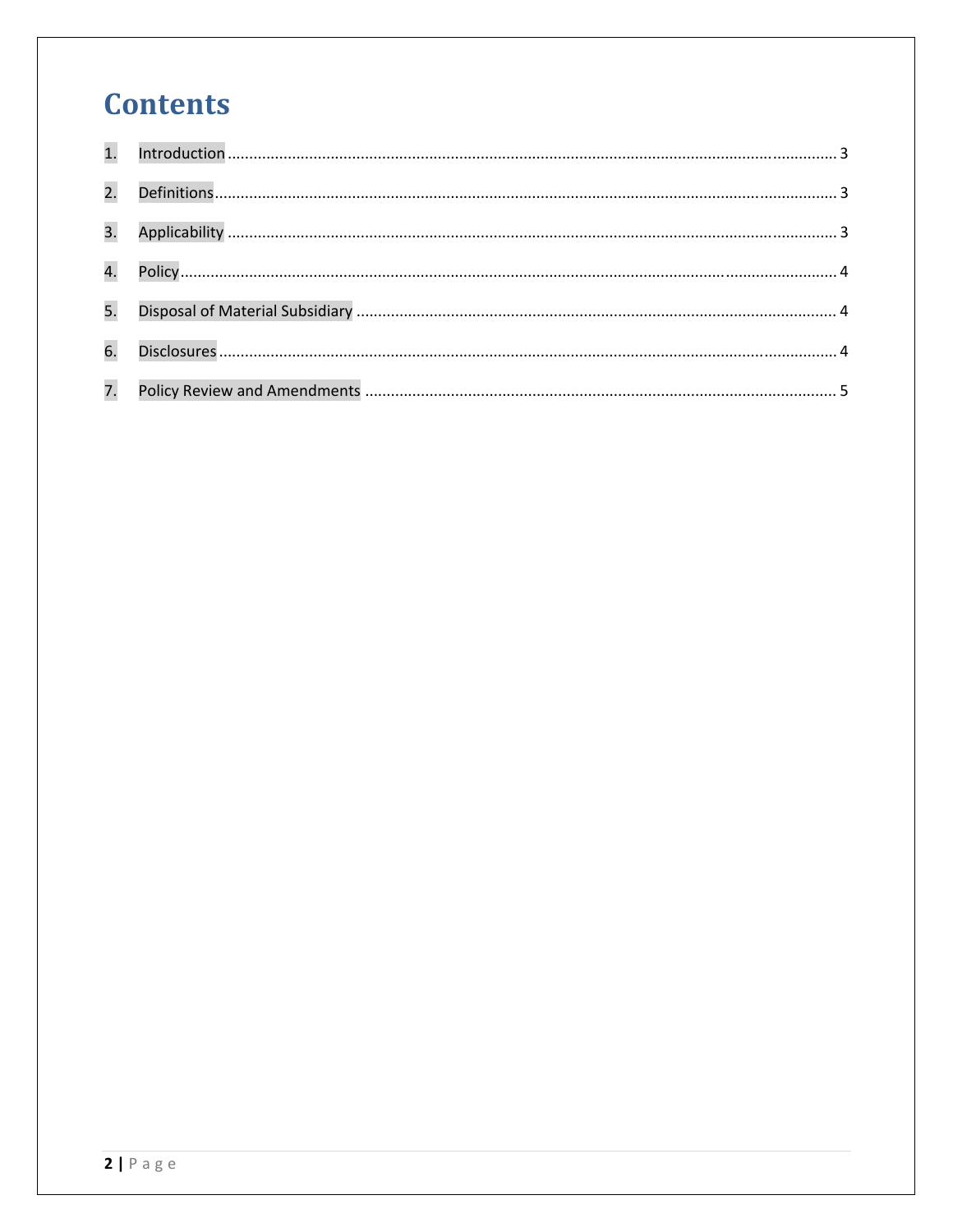#### 1. **Introduction**

In accordance with the Securities and Exchange Board of India (Listing Obligations and Disclosure Requirements) Regulations, 2015, the board of directors of Bajaj Consumer Care Limited, has adopted a policy for determination of its material subsidiaries and to provide the governance framework for such material subsidiaries.

#### **2. Definitions**

- 1) **"Act"** shall mean the Companies Act, 2013 and rules made thereunder, as amended.
- 2) **"Audit Committee"** or **"Committee**" means the audit committee constituted or re-constituted by the Board, as the case may be, as per the provisions of the Section 177 of the Companies Act, 2013 and Securities and Exchange Board of India (Listing Obligations and Disclosure Requirements) Regulations, 2015, as amended.
- **3) "Board"** shall mean the board of directors of the Company.
- **4) "Company"** shall mean Bajaj Consumer Care Limited.
- 5) **"Independent Director"** means a director of the Company, not being a whole time director and who is neither a promoter nor belongs to the promoter group of the Company and who satisfies other criteria for independence under the Companies Act, 2013 and Securities and Exchange Board of India (Listing Obligations and Disclosure Requirements) Regulations, 2015, as amended.
- **6) "Listing Regulations"** shall mean the Securities and Exchange Board of India (Listing Obligations and Disclosure Requirements) Regulations, 2015, as amended.
- 7) "**Policy**" shall mean this policy on the identification of material subsidiaries.
- 8) **"Stock Exchange"** shall mean a recognised stock exchange, on which the securities of the Company are listed.
- 9) **"Significant Transaction or Arrangement"** shall mean any individual transaction or arrangement that exceeds or is likely to exceed 10% of the total revenues or total expenses or total assets or total liabilities, as the case may be, of the unlisted subsidiary for the immediately preceding accounting year.
- 10) **"Subsidiary"** shall be as defined under the Companies Act, 2013 and the rules made there under.
- 11) **"Unlisted Subsidiary"** means a Subsidiary whose securities are not listed on any Stock Exchange.

### **3.** Applicability

This Policy provides the governance framework for material subsidiaries of Bajaj Consumer Care Limited.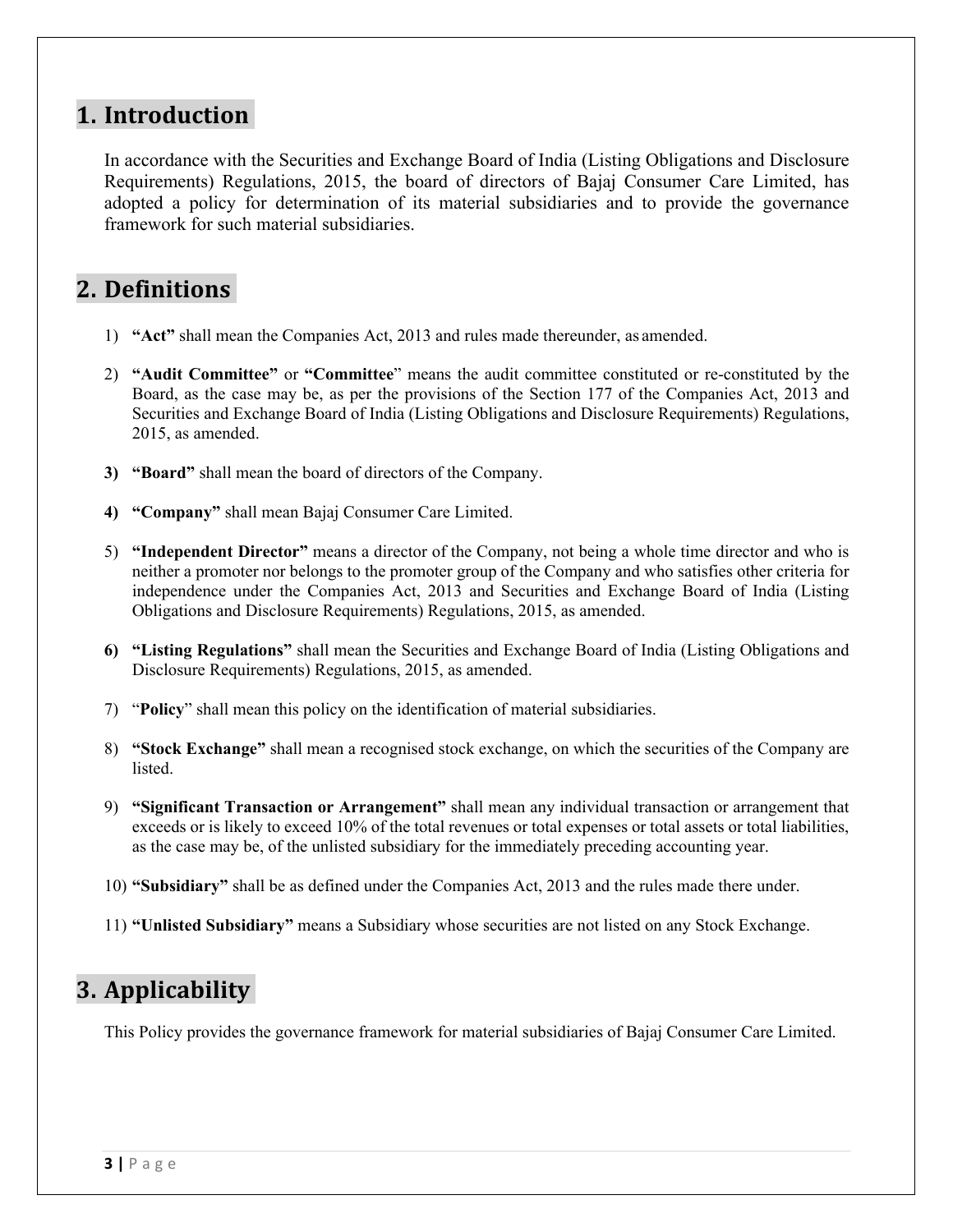#### **4. Policy**

#### **4.1 Identification of "Material Subsidiary"**

A subsidiary shall be considered as a "Material Subsidiary", if its income or net worth exceeds ten percent of the consolidated income or net worth respectively, of the Company and its subsidiaries in the immediately preceding accounting year. For the purpose of appointment of Independent Director in the Board of unlisted subsidiary whether incorporated in India or not in terms of Regulation 24 of Listing Regulation, a subsidiary will be considered as material, if its income or net worth exceeds twenty percent of the consolidated income or net worth respectively, of the Company and its subsidiaries in the immediately preceding accounting year.

#### **4.2 Governance Framework:**

- 1. At least one Independent Director on the Board shall be a director on the board of directors of an unlisted Material Subsidiary, incorporated in India.
- 2. The Audit Committee of Board shall review the financial statements, in particular, the investments made by the unlisted subsidiary.
- 3. The minutes of the meetings of the board of directors of the unlisted subsidiary shall be placed at the meeting of the Board.
- 4. The management of the unlisted subsidiary shall periodically bring to the attention of the Board, a statement of all Significant Transactions and Arrangements entered into by the unlisted subsidiary.

#### **5. Disposal of Material Subsidiary**

The Company, without the prior approval of the members by special resolution, shall not:

- a) Dispose of shares in its material subsidiary resulting in reduction of its shareholding (either on its own or together with other subsidiaries) to less than fifty percent or cease the exercise of control over the subsidiary except in cases where such divestment is made under a scheme of arrangement duly approved by a court/tribunal, in accordance with the Listing Regulations.
- b) Sell, dispose or lease out assets amounting to more than twenty percent of the assets of the material subsidiary on an aggregate basis during a financial year, unless the sale/disposal/lease is made under a scheme of arrangement duly approved by a court/tribunal, in accordance with the Listing Regulations.

### **6. Disclosures**

The Policy for determining Material Subsidiaries shall be uploaded on the website of the Company and a web link thereto shall be provided in the annual report of the Company.